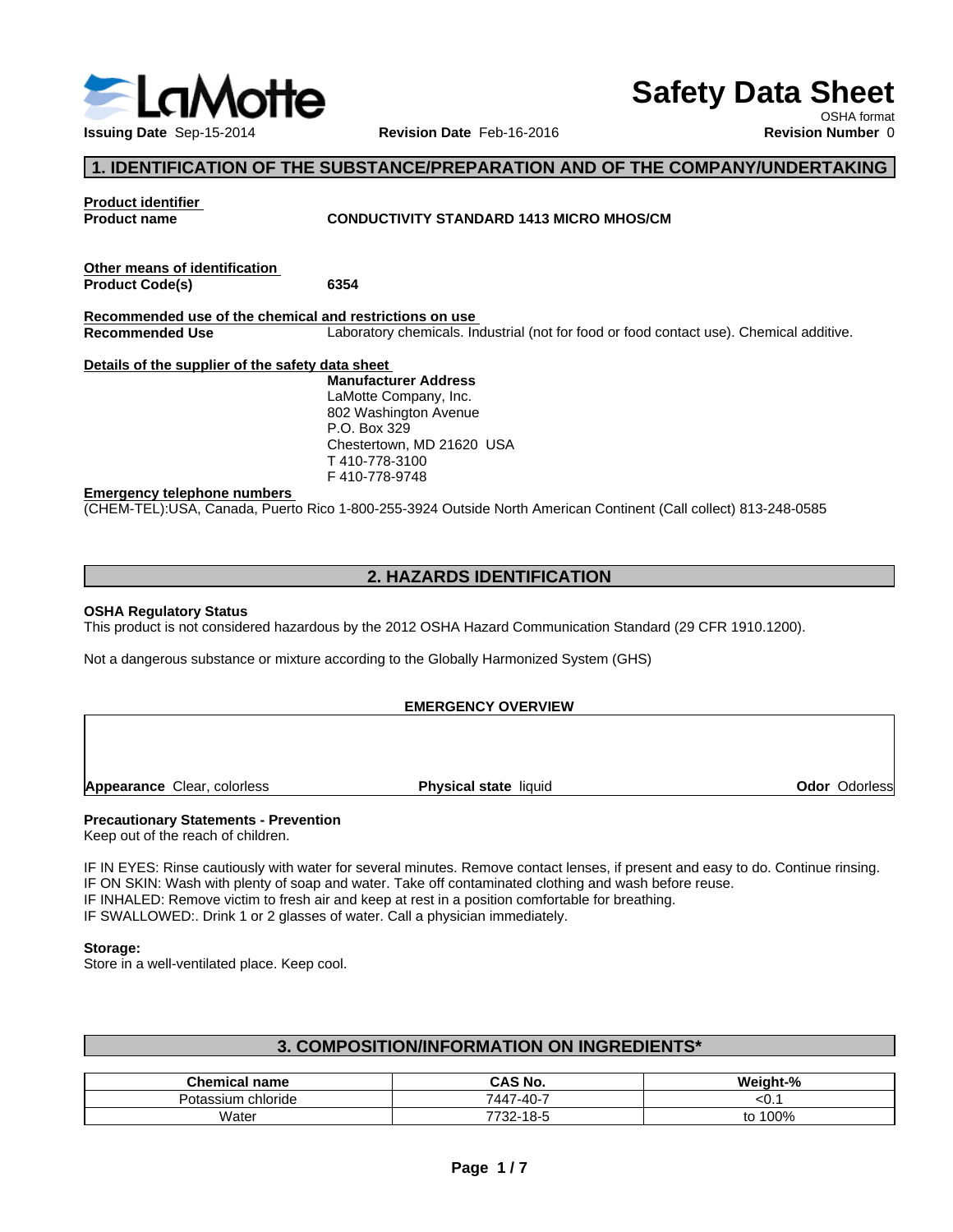# **4. FIRST AID MEASURES**

## **First Aid Measures**

| <b>General advice</b>              | Do not get in eyes, on skin, or on clothing.                                            |
|------------------------------------|-----------------------------------------------------------------------------------------|
| Eye contact                        | Wash off with plenty of water. If irritation persists or develops, contact a physician. |
| <b>Skin contact</b>                | Wash skin with soap and water.                                                          |
| <b>Inhalation</b>                  | None under normal use.                                                                  |
| Ingestion                          | Drink 1 or 2 glasses of water. Never give anything by mouth to an unconscious person.   |
| Self-protection of the first aider | Use personal protective equipment. See section 8 for more information.                  |
| <b>Notes to Physician</b>          | For additional information, see Safety Data Sheet. Treat symptomatically.               |

# **5. FIREFIGHTING MEASURES**

#### **Suitable extinguishing media**

Water spray, dry chemical, carbon dioxide (CO<sub>2</sub>), or foam.

#### **Sensitivity to Mechanical Impact**

Not Applicable

#### **Protective equipment and precautions for firefighters**

As in any fire, wear self-contained breathing apparatus pressure-demand, MSHA/NIOSH (approved or equivalent) and full protective gear.

## **6. ACCIDENTAL RELEASE MEASURES**

# **Personal precautions, protective equipment and emergency procedures Personal precautions** See section 8.

**Environmental precautions** See Section 12 for additional Ecological Information. Beware of vapors accumulating to form explosive concentrations. Vapors can accumulate in low areas.

#### **Methods and material for containment and cleaning up**

**Methods for containment** Not Applicable.

**Methods for cleaning up** Flush area with flooding quantities of water.

## **7. HANDLING AND STORAGE**

#### **Precautions for safe handling**

Handling **Handle in accordance with good industrial hygiene and safety practice. Prevent contact with and the same contact with** skin, eyes, and clothing. Do not taste or swallow. Do not eat, drink, or smoke when using this product.

## **Conditions for safe storage, including any incompatibilities**

| Storage:                     | Keep containers tightly closed in a dry, cool and well-ventilated place. Keep from freezing.<br>Keep out of the reach of children. |
|------------------------------|------------------------------------------------------------------------------------------------------------------------------------|
| <b>Incompatible Products</b> | None known based on information supplied.                                                                                          |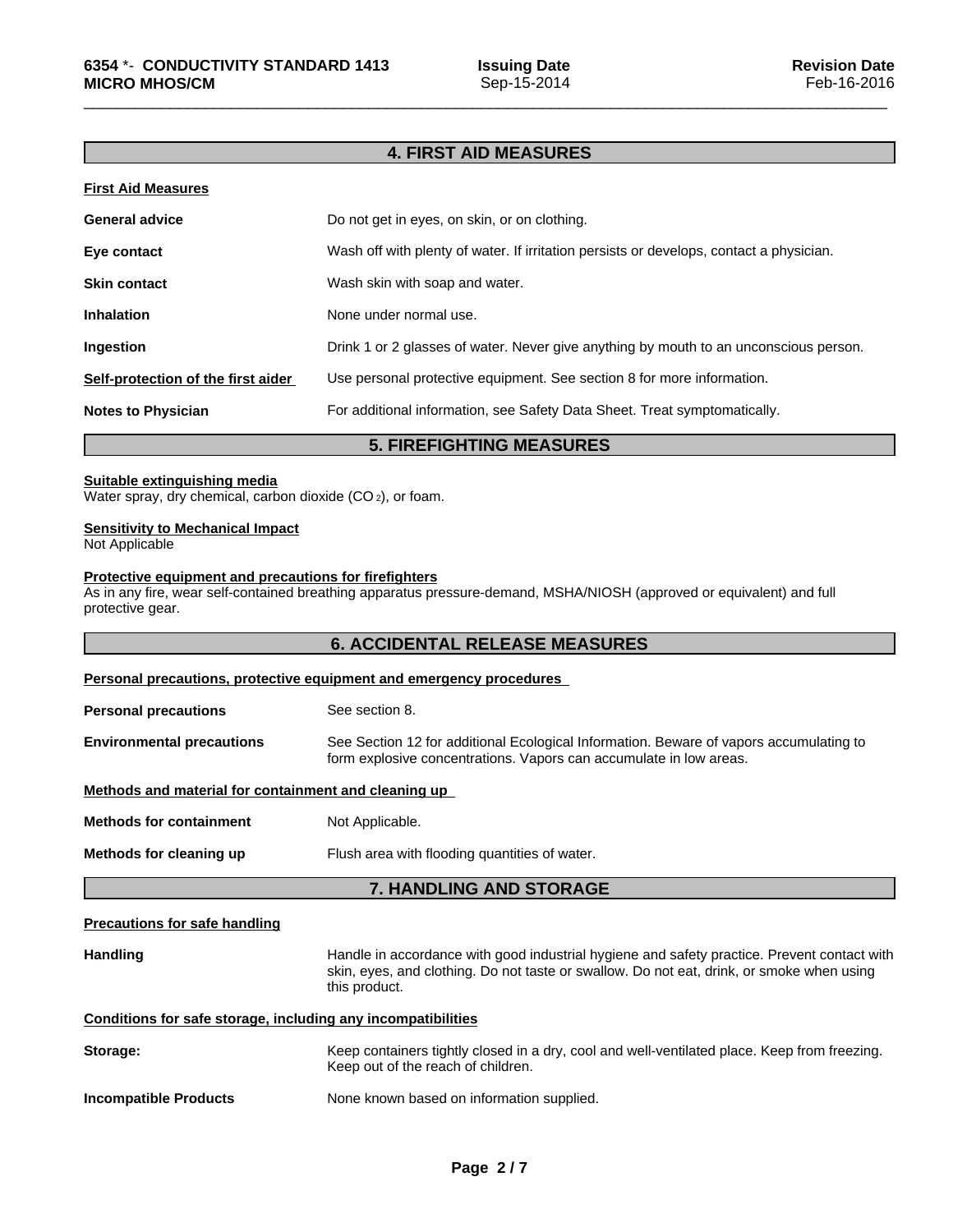# **8. EXPOSURE CONTROLS/PERSONAL PROTECTION**

## **Control parameters**

| <b>Chemical name</b>            | <b>ACGIH TLV</b> | <b>OSHA PEL</b> | <b>NIOSH IDLH</b> |
|---------------------------------|------------------|-----------------|-------------------|
| Potassium chloride<br>7447-40-7 |                  |                 | Not Established   |
| Water<br>7732-18-5              |                  |                 | Not Established   |

**Appropriate engineering controls**

**Engineering Measures** Showers Eyewash stations Ventilation systems.

| Individual protection measures, such as personal protective equipment |                                                                            |
|-----------------------------------------------------------------------|----------------------------------------------------------------------------|
| <b>Eye/Face Protection</b>                                            | No special protective equipment required.                                  |
| Skin and body protection                                              | Gloves & Lab Coat. Impervious clothing. Protective gloves. Nitrile rubber. |
| <b>Hygiene Measures</b>                                               | Handle in accordance with good industrial hygiene and safety practice.     |

**9. PHYSICAL AND CHEMICAL PROPERTIES**

## **Information on basic physical and chemical properties**

| <b>Physical state</b>                             | liquid                   |                  |                 |
|---------------------------------------------------|--------------------------|------------------|-----------------|
| Appearance                                        | Clear, colorless         | Odor             | <b>Odorless</b> |
|                                                   |                          |                  |                 |
| <b>Property</b>                                   | Values                   | Remarks • Method |                 |
| pH                                                |                          |                  |                 |
| Melting point / freezing point                    | No information available |                  |                 |
| <b>Boiling point / boiling range</b>              | 100 °C / 212 °F          |                  |                 |
| <b>Flash point</b>                                | Not Applicable           |                  |                 |
| <b>Evaporation rate</b>                           |                          |                  |                 |
| Flammability (solid, gas)                         | No information available |                  |                 |
| <b>Flammability Limit in Air</b>                  |                          |                  |                 |
| <b>Upper flammability limit:</b>                  | No information available |                  |                 |
| Lower flammability limit:                         | No information available |                  |                 |
| Vapor pressure                                    | No information available |                  |                 |
| <b>Vapor density</b>                              | No information available |                  |                 |
| <b>Specific gravity</b>                           | No information available |                  |                 |
| <b>Water solubility</b>                           | No information available |                  |                 |
| Solubility in other solvents                      | No information available |                  |                 |
| <b>Partition coefficient</b>                      | No information available |                  |                 |
| <b>Autoignition temperature</b>                   | No information available |                  |                 |
| <b>Decomposition temperature</b>                  | No information available |                  |                 |
| <b>Kinematic viscosity</b>                        | No information available |                  |                 |
| <b>Dynamic viscosity</b>                          | No information available |                  |                 |
| <b>Explosive properties</b>                       | No information available |                  |                 |
| <b>Oxidizing properties</b>                       | No information available |                  |                 |
| <b>Other Information</b>                          |                          |                  |                 |
|                                                   | No information available |                  |                 |
| Softening point                                   | No information available |                  |                 |
| <b>Molecular weight</b><br><b>VOC Content (%)</b> | No information available |                  |                 |
| <b>Density</b>                                    | No information available |                  |                 |
| <b>Bulk density</b>                               | No information available |                  |                 |
|                                                   |                          |                  |                 |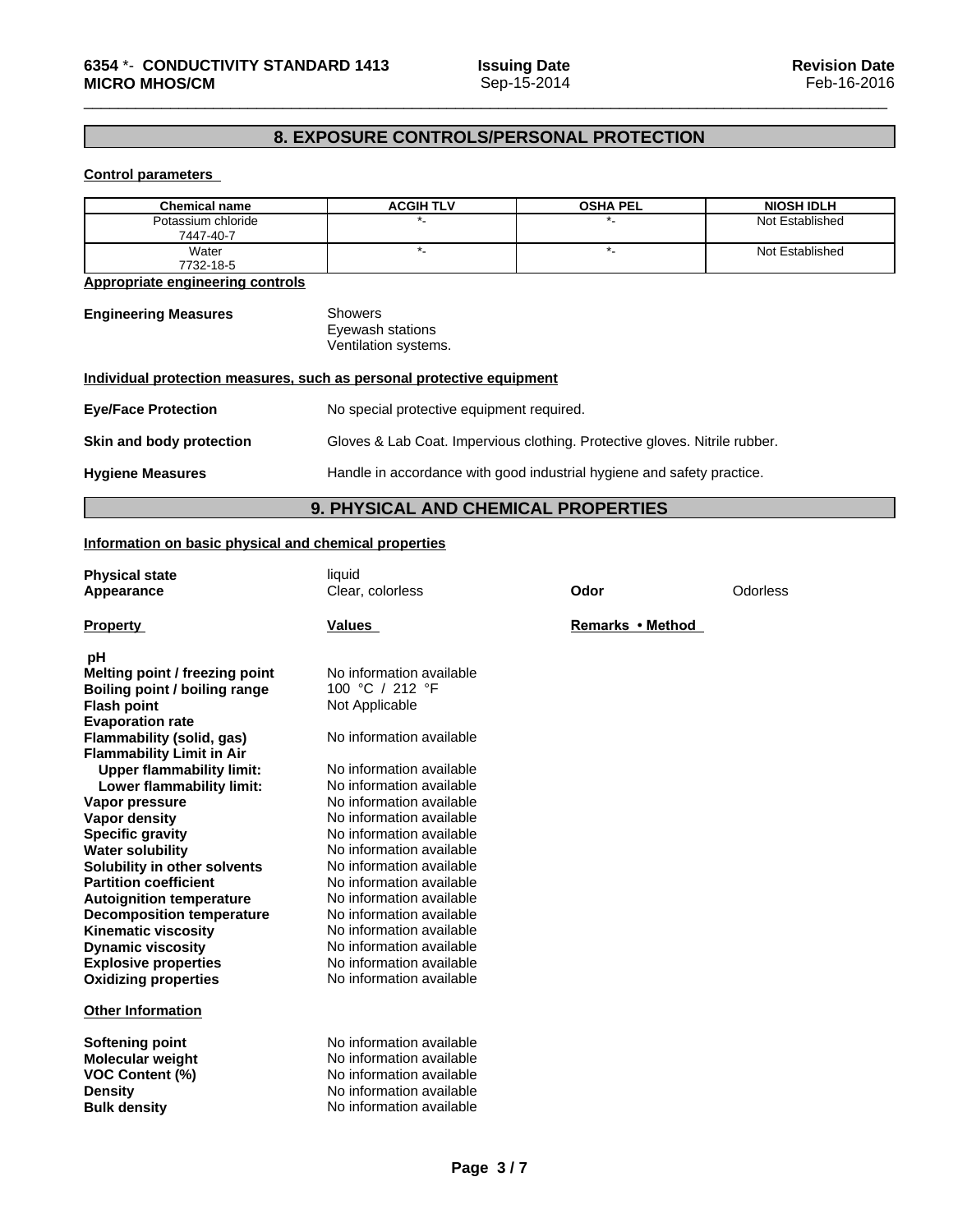# **10. STABILITY AND REACTIVITY**

| <b>Stability</b><br><b>Hazardous polymerization</b> | Stable.<br>Hazardous polymerization does not occur. |
|-----------------------------------------------------|-----------------------------------------------------|
| <b>Conditions to avoid</b>                          | Extremes of temperature and direct sunlight.        |
| Incompatible materials                              | None known based on information supplied.           |

**Hazardous decomposition products** None under normal use.

# **11. TOXICOLOGICAL INFORMATION**

## **Information on likely routes of exposure**

### **Component identification**

| <b>Chemical name</b> | ATEmix (oral)        | <b>ATEmix (dermal)</b> | <b>Inhalation LC50</b> |
|----------------------|----------------------|------------------------|------------------------|
| Potassium chloride   | $= 2600$ mg/kg (Rat) | Not Established        | Not Established        |
| 7447-40-7            |                      |                        |                        |
| <b>Water</b>         | $> 90$ mL/kg (Rat)   | Not Established        | Not Established        |
| 7732-18-5            |                      |                        |                        |

#### **Information on toxicological effects**

| <b>Chemical name</b>            | <b>ACGIH</b>    | <b>IARC</b>     | <b>NTP</b>      | <b>OSHA</b>     |
|---------------------------------|-----------------|-----------------|-----------------|-----------------|
| Potassium chloride<br>7447-40-7 | Not Established | Not Established | Not Established | Not Established |
| Water<br>7732-18-5              | Not Established | Not Established | Not Established | Not Established |

**Chronic toxicity Product does not present a chronic toxicity hazard based on known or supplied information.** 

# **12. ECOLOGICAL INFORMATION**

#### **Ecotoxicity**

**Unknown Aquatic Toxicity** 0 % of the mixture consists of components(s) of unknown hazards to the aquatic environment

| Chemical name      | <b>Toxicity to Algae</b> | Toxicity to Fish                | Daphnia Magna (Water Flea)   |
|--------------------|--------------------------|---------------------------------|------------------------------|
| Potassium chloride | 2500: 72 h Desmodesmus   | 750 - 1020: 96 h Pimephales     | 825: 48 h Daphnia magna mg/L |
| 7447-40-7          | subspicatus mg/L EC50    | promelas mg/L LC50 static 1060: | EC50 83: 48 h Daphnia magna  |
|                    |                          | 96 h Lepomis macrochirus mg/L   | mg/L EC50 Static             |
|                    |                          | LC50 static                     |                              |
| Water              | Not Established          | Not Established                 | Not Established              |
| 7732-18-5          |                          |                                 |                              |

## **Persistence and degradability**

No information available.

## **Bioaccumulation/Accumulation**

No information available.

| <b>Chemical name</b> | Log Pow         |
|----------------------|-----------------|
| Potassium chloride   | Not Established |
| 7447-40-7            |                 |
| Water                | Not Established |
| 7732-18-5            |                 |

# **13. DISPOSAL CONSIDERATIONS**

**Disposal Methods** Can be disposed as waste water, when in compliance with local regulations. This material, as supplied, is not a hazardous waste according to state and federal regulations (40 CFR 261).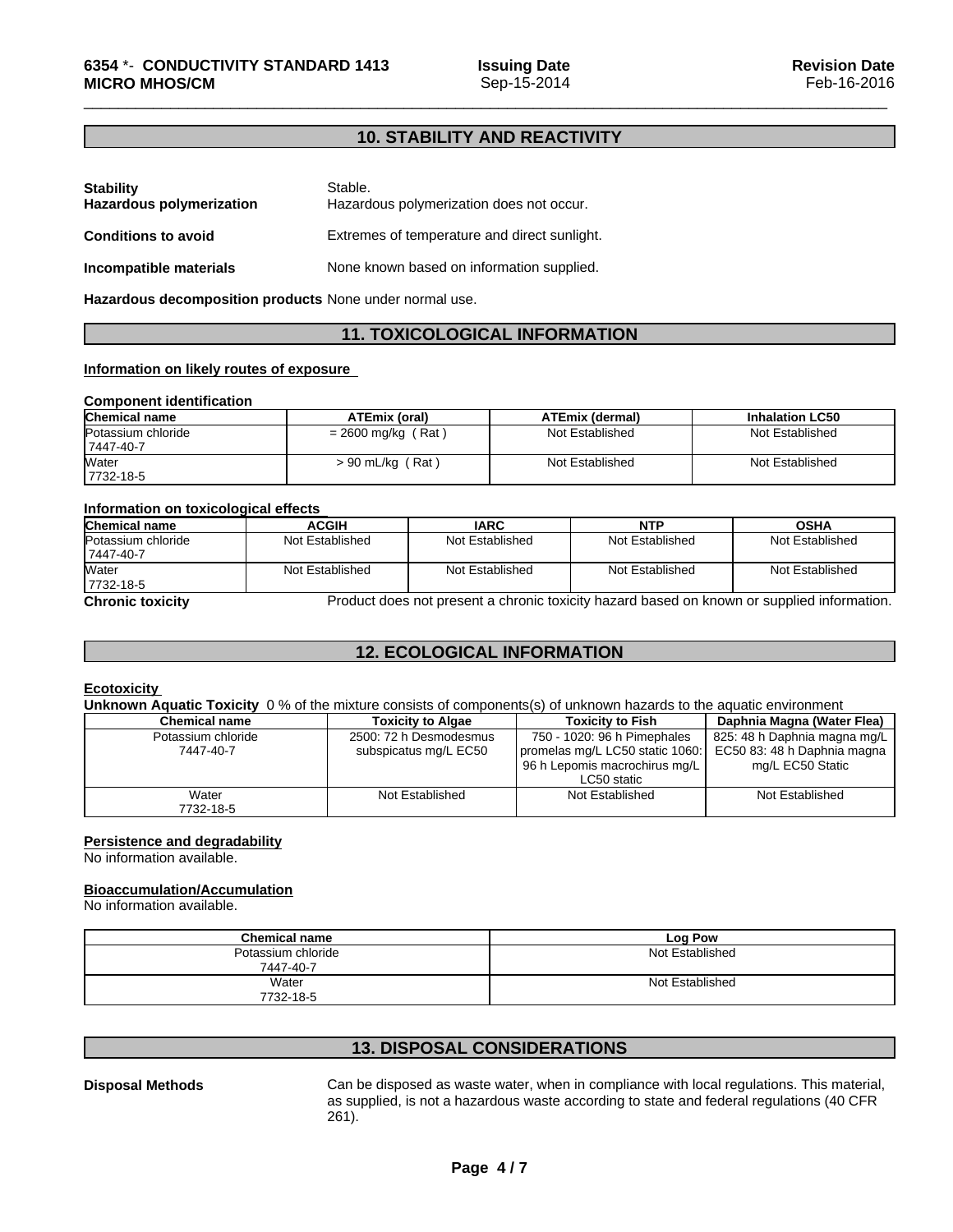**Contaminated packaging** Do not reuse empty containers.

| <b>Chemical name</b>            | <b>RCRA</b>     | <b>RCRA - Basis for Listing</b> | <b>RCRA - D Series Wastes</b> | <b>RCRA - U Series Wastes</b> |
|---------------------------------|-----------------|---------------------------------|-------------------------------|-------------------------------|
| Potassium chloride<br>7447-40-7 | Not Established |                                 | Not Established               | Not Established               |
| Water<br>7732-18-5              | Not Established |                                 | Not Established               | Not Established               |

| <b>Chemical name</b>            | <b>RCRA - Halogenated</b><br><b>Organic Compounds</b> | <b>RCRA - P Series Wastes</b> | <b>RCRA - F Series Wastes</b> | <b>RCRA - K Series Wastes</b> |
|---------------------------------|-------------------------------------------------------|-------------------------------|-------------------------------|-------------------------------|
| Potassium chloride<br>7447-40-7 | Not Established                                       | Not Established               | Not Established               | Not Established               |
| Water<br>7732-18-5              | Not Established                                       | Not Established               | Not Established               | Not Established               |

| <b>Chemical name</b>            | <b>California Hazardous Waste Status</b> |
|---------------------------------|------------------------------------------|
| Potassium chloride<br>7447-40-7 |                                          |
| Water<br>7732-18-5              |                                          |

# **14. TRANSPORT INFORMATION**

| <u>DOT</u>      | Not regulated |
|-----------------|---------------|
| <b>TDG</b>      | Not regulated |
| <b>MEX</b>      | Not regulated |
| <b>ICAO</b>     | Not regulated |
| <u>IATA</u>     | Not regulated |
| <b>IMDG/IMO</b> | Not regulated |
| <b>RID</b>      | Not regulated |
| <b>ADR</b>      | Not regulated |
| <b>ADN</b>      | Not regulated |

# **15. REGULATORY INFORMATION**

| <b>International Inventories</b> |          |
|----------------------------------|----------|
| <b>TSCA</b>                      | Complies |
| <b>DSL/NDSL</b>                  | Complies |
| <b>EINECS/ELINCS</b>             | Complies |
| <b>ENCS</b>                      | Complies |
| <b>IECSC</b>                     | Complies |
| <b>KECL</b>                      | Complies |
| <b>PICCS</b>                     | Complies |
| <b>AICS</b>                      | Complies |

**Legend:** 

**TSCA** - United States Toxic Substances Control Act Section 8(b) Inventory

**DSL/NDSL** - Canadian Domestic Substances List/Non-Domestic Substances List

**EINECS/ELINCS** - European Inventory of Existing Chemical Substances/European List of Notified Chemical Substances

**ENCS** - Japan Existing and New Chemical Substances

**IECSC** - China Inventory of Existing Chemical Substances

**KECL** - Korean Existing and Evaluated Chemical Substances

**PICCS** - Philippines Inventory of Chemicals and Chemical Substances

**AICS** - Australian Inventory of Chemical Substances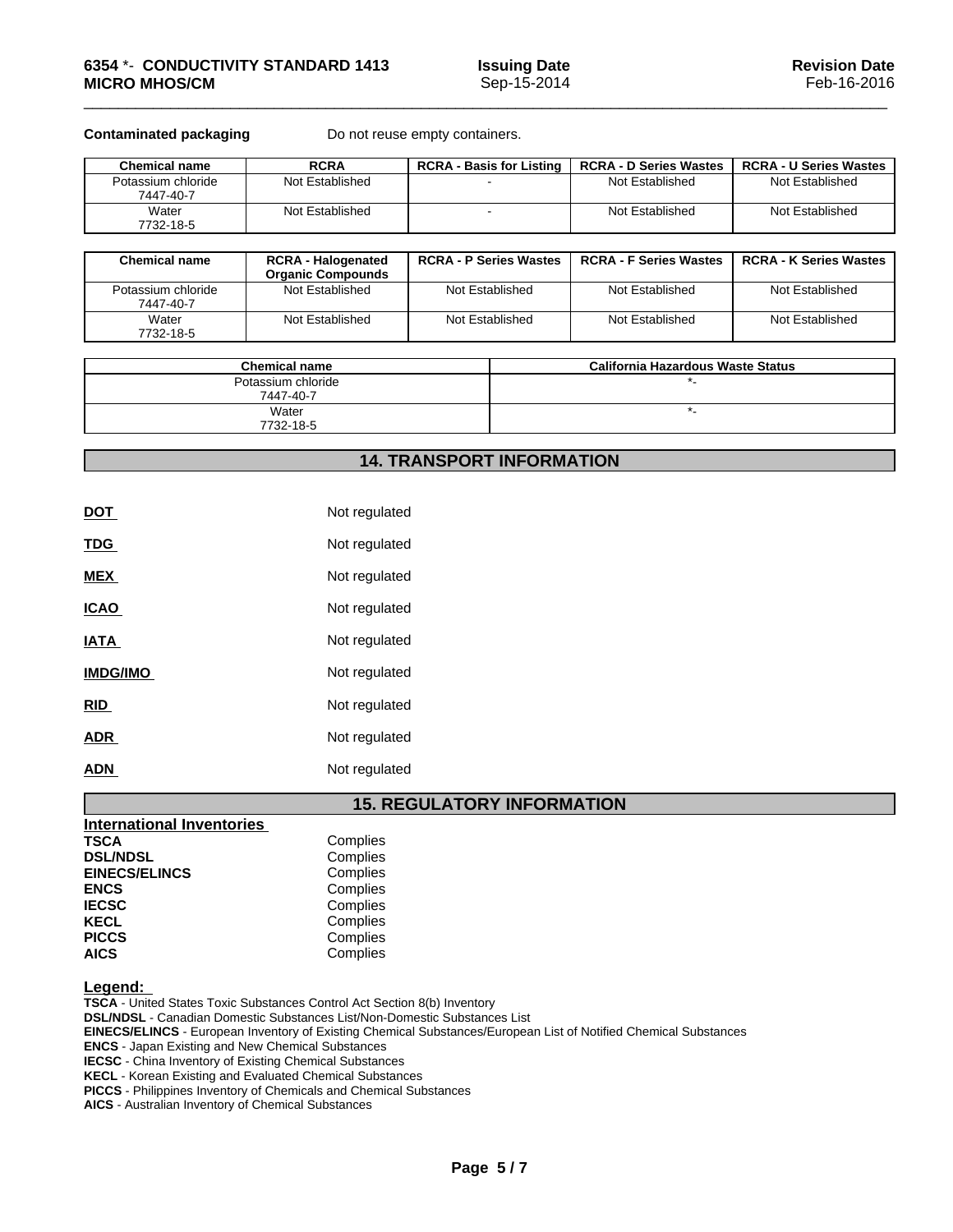## **US Federal Regulations**

## **SARA 313**

Section 313 of Title III of the Superfund Amendments and Reauthorization Act of 1986 (SARA). This product does not contain any chemicals which are subject to the reporting requirements of the Act and Title 40 of the Code of Federal Regulations, Part 372

| <b>Chemical name</b>                  | <b>SARA 313 - Threshold Values %</b> |  |
|---------------------------------------|--------------------------------------|--|
| Potassium chloride                    | Not Established                      |  |
| 7447-40-7                             |                                      |  |
| Water                                 | Not Established                      |  |
| 7732-18-5                             |                                      |  |
| <b>SARA 311/312 Hazard Categories</b> |                                      |  |
| Acute health hazard                   | No.                                  |  |
| <b>Chronic Health Hazard</b>          | No.                                  |  |
| <b>Fire hazard</b>                    | No                                   |  |
| Sudden release of pressure hazard     | No                                   |  |
| <b>Reactive Hazard</b>                | No                                   |  |

#### **CWA** (Clean Water Act)

This product does not contain any substances regulated as pollutants pursuant to the Clean Water Act (40 CFR 122.21 and 40 CFR 122.42)

| <b>Chemical name</b>            | <b>CWA - Reportable</b><br>Quantities | <b>CWA - Toxic Pollutants</b> | <b>CWA - Priority Pollutants</b> | <b>CWA - Hazardous</b><br><b>Substances</b> |
|---------------------------------|---------------------------------------|-------------------------------|----------------------------------|---------------------------------------------|
| Potassium chloride<br>7447-40-7 | Not Established                       | Not Established               | Not Established                  | Not Established                             |
| Water<br>7732-18-5              | Not Established                       | Not Established               | Not Established                  | Not Established                             |

# **CERCLA**

This material, as supplied, does not contain any substances regulated as hazardous substances under the Comprehensive Environmental Response Compensation and Liability Act (CERCLA) (40 CFR 302) or the Superfund Amendments and Reauthorization Act (SARA) (40 CFR 355). There may be specific reporting requirements at the local, regional, or state level pertaining to releases of this material

| <b>Chemical name</b>            | <b>Hazardous Substances RQs</b> | <b>CERCLA/SARA RQ</b> | RG |
|---------------------------------|---------------------------------|-----------------------|----|
| Potassium chloride<br>7447-40-7 |                                 | Not Established       |    |
| Water<br>7732-18-5              |                                 | Not Established       |    |

## **US State Regulations**

| <b>Chemical name</b> | <b>California Proposition 65</b> |
|----------------------|----------------------------------|
| Potassium chloride   | Not Established                  |
| 7447-40-7            |                                  |
| Water                | Not Established                  |
| 7732-18-5            |                                  |

## **U.S. State Right-to-Know Regulations**

| Chemical name                   | <b>New Jersey</b> | <b>Massachusetts</b> | Pennsylvania    |
|---------------------------------|-------------------|----------------------|-----------------|
| Potassium chloride<br>7447-40-7 | Not Established   | Not Established      | Not Established |
| Water<br>7732-18-5              | Not Established   | Not Established      |                 |

## **CPSC (Consumer Product Safety Commission) - Specially Regulated Substances**

## **16. OTHER INFORMATION**

**NFPA Health hazard** 0**Flammability** 0 **Instability** 0 **Physical and Chemical Hazards** N/A